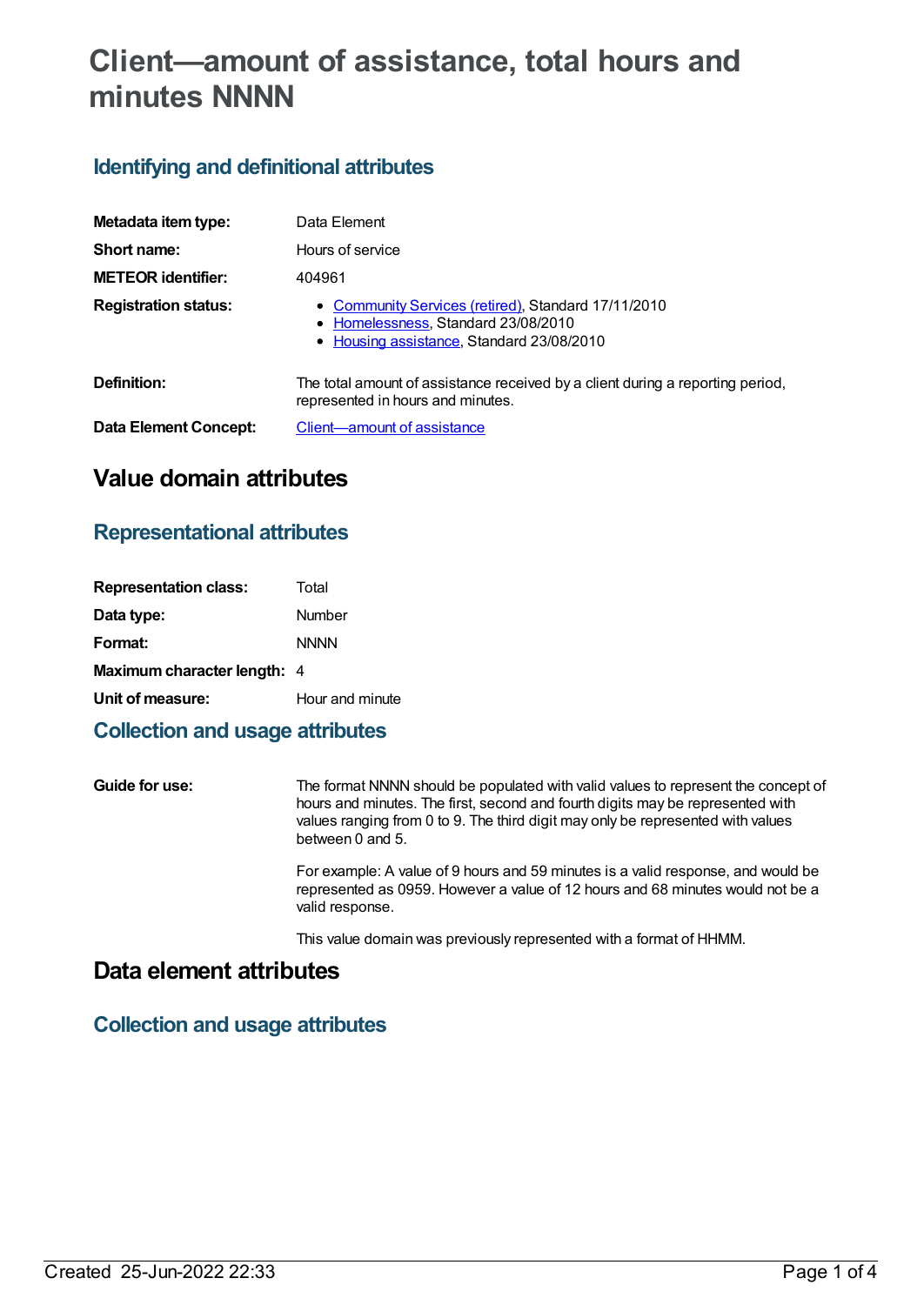**Guide for use:** This data element refers to the number of hours of service (support) received by an individual client during a reporting period. Time measured includes:

(a) time spent directly assisting a client and

(b) time spent by an agency worker in arranging a service for the client, which may include arranging accommodation

The agency should record the amount of assistance in hours and minutes- rounding up to the nearest 15 minutes. Include any contact with a client that is 15 minutes or greater. Include time spent on arranging accommodation for a client but exclude time spent in that accommodation by the client.

Do not record the time the client receives from partnering agencies who provide the services purchased, arranged or brokered by your agency.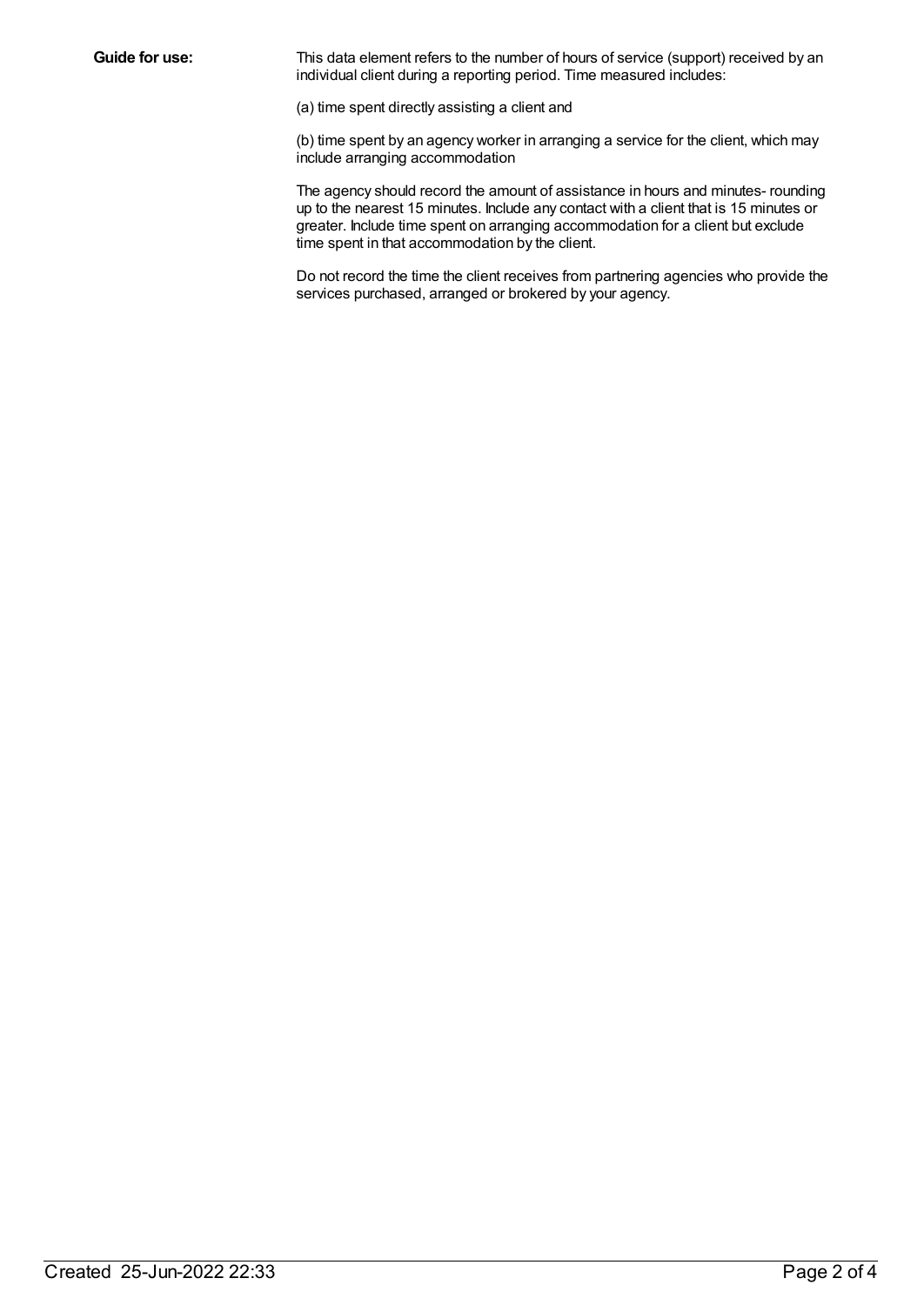**Collection methods:** This measure refers to the direct hours of support that are provided to clients. This may include time spent in face-to-face service delivery, meetings or phone contact with a client or time spent undertaking tasks on behalf of a client (e.g. time spent on preparation of documents, file notes, correspondence, phone calls or liaison with other service providers in relation to the client).

Activities to include:

Time spent with client

- face-to-face time spent providing a specific service (individually or in a group setting)
- assessment
- case management
- community education
- phone contact with a client

Time spent on behalf of the client (or which can be attributed to a client)

- arranging a referral
- writing file notes
- participating in case conferences directly related to a client, which may include contact with other agencies – e.g. inter-agency meetings, case planning meetings
- review of case plans
- recording data at time of assessment
- mobile service delivery
- telephone calls made on behalf of a client
- preparation for group activities or training events.

Not counted in hours of service:

- team meetings
- $\bullet$  travel
- $\bullet$  training
- networking meetings
- getting supervision
- compiling or entering data for reporting
- collating data.

This measure excludes time spent on things that cannot be directly attributed to clients, such as: administration, business planning, staff training, travel to and from a client, record keeping not directly related to a client, compiling data for reporting purposes, inter-agency meetings not directly related to a client, team meetings and professional supervision. It includes time spent on behalf of a client having accommodation arranged but excludes the actual time spent by the client in that accommodation.

Where clients receive support in a group setting, record the hours received for all attending clients (i.e. do not divide group hours by the number of clients. For example, where a staff member runs a 2-hour group activity for 3 clients, count each client as receiving 2 hours of service. If a client spends an hour with two workers, record this as 1 hour received by the client.). This approach ensures a consistent focus on the hours of assistance received by clients.

Example: a client receives 11 hours of assistance from an agency over a 4-week period, which includes time spent on needs assessment, assistance in accessing community services, counselling and advocacy. This is counted as 1100 hours.

### **Relational attributes**